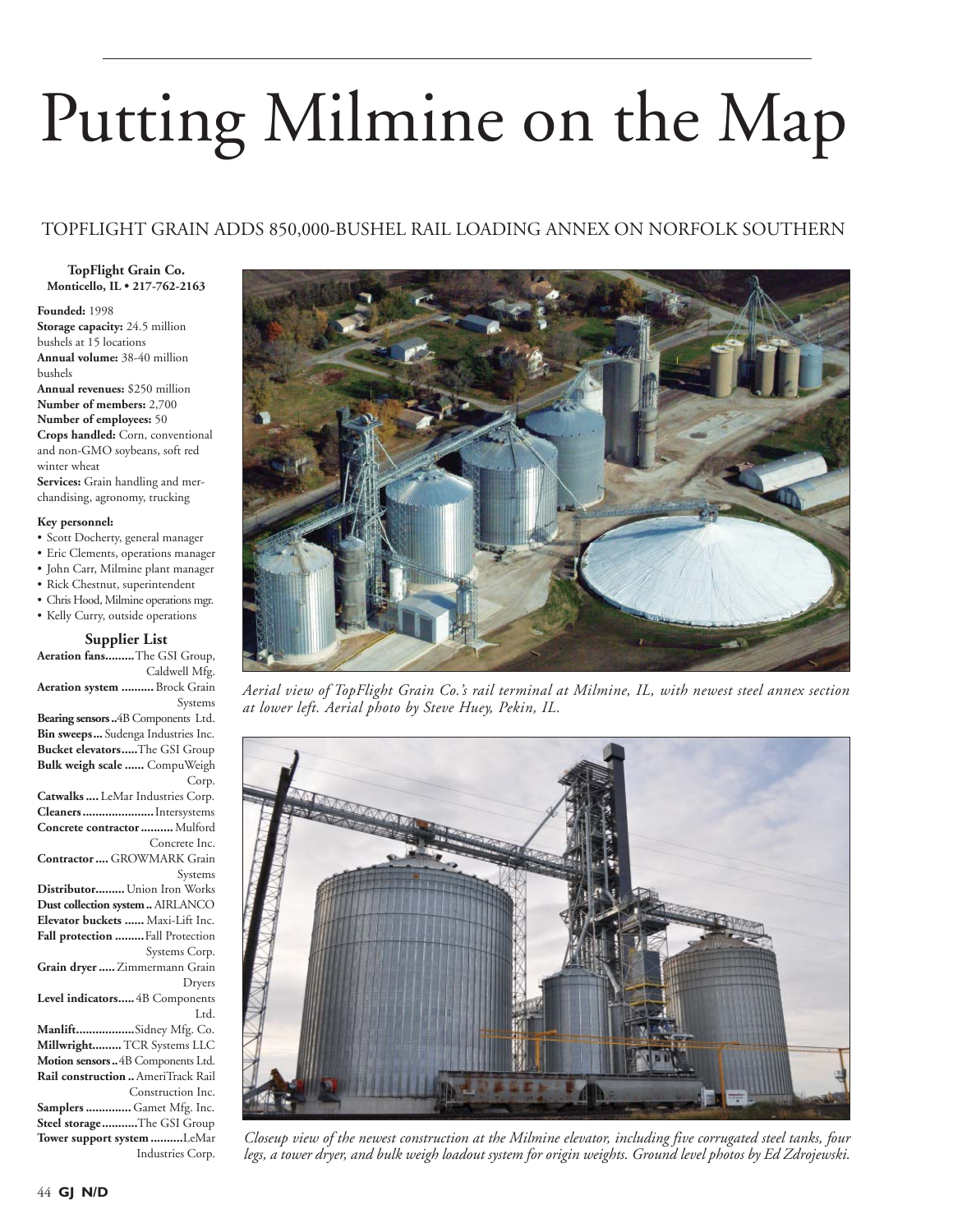

*Key personnel from left: TopFlight Operations Manager Eric Clements, General Manager Scott Docherty, and Milmine Plant Manager John Carr.*



*More key personnel from left: Superintendent Rick Chestnut, Milmine Operations Manager Chris Hood, and Kelly Curry, grain operations.*

Tiny Milmine, IL, a collection of not much more than a dozen houses about 25 miles east of Decatur, IL, is so small that it doesn't even show up on some Illinois road maps.

TopFlight Grain Co.'s latest addition to its grain elevator there, however, may be enough

to make it a destination of choice, at least for producers in much of central Illinois.

"We did a survey of the volumes at all of our 15 grain locations," says General Manager Scott Docherty. "We looked at where we were short on space and at places where we could build without being landlocked by in-town locations.



It turned out we could purchase enough land for a major expansion at Milmine and route trucks in and out without having to go through town."

In addition, he says, the Milmine elevator was located along a Norfolk Southern main line, with enough space

to build extra siding track to handle trains up to 75 cars, for shipping grain to the big processors in Decatur or to the southeastern feed markets.

# **Annex Project**

In 2011, TopFlight built a large steel annex at Milmine consisting of about 850,000 bushels of upright storage, two receiving pits, four legs, a 40,000-bph bulk weigh loadout system, two gravity screeners, and a 5,000-bph grain dryer.

After taking bids on the huge project, the cooperative selected GROWMARK Grain Systems, Bloomington, IL (309- 557-6000), as general contractor.

"It was our first project with GROW-MARK," says Operations Manager Eric



*Overhead view of a 40,000-bph Intersystems gravity screener and 40,000-bph Compu-Weigh bulk weigh loadout scale.*

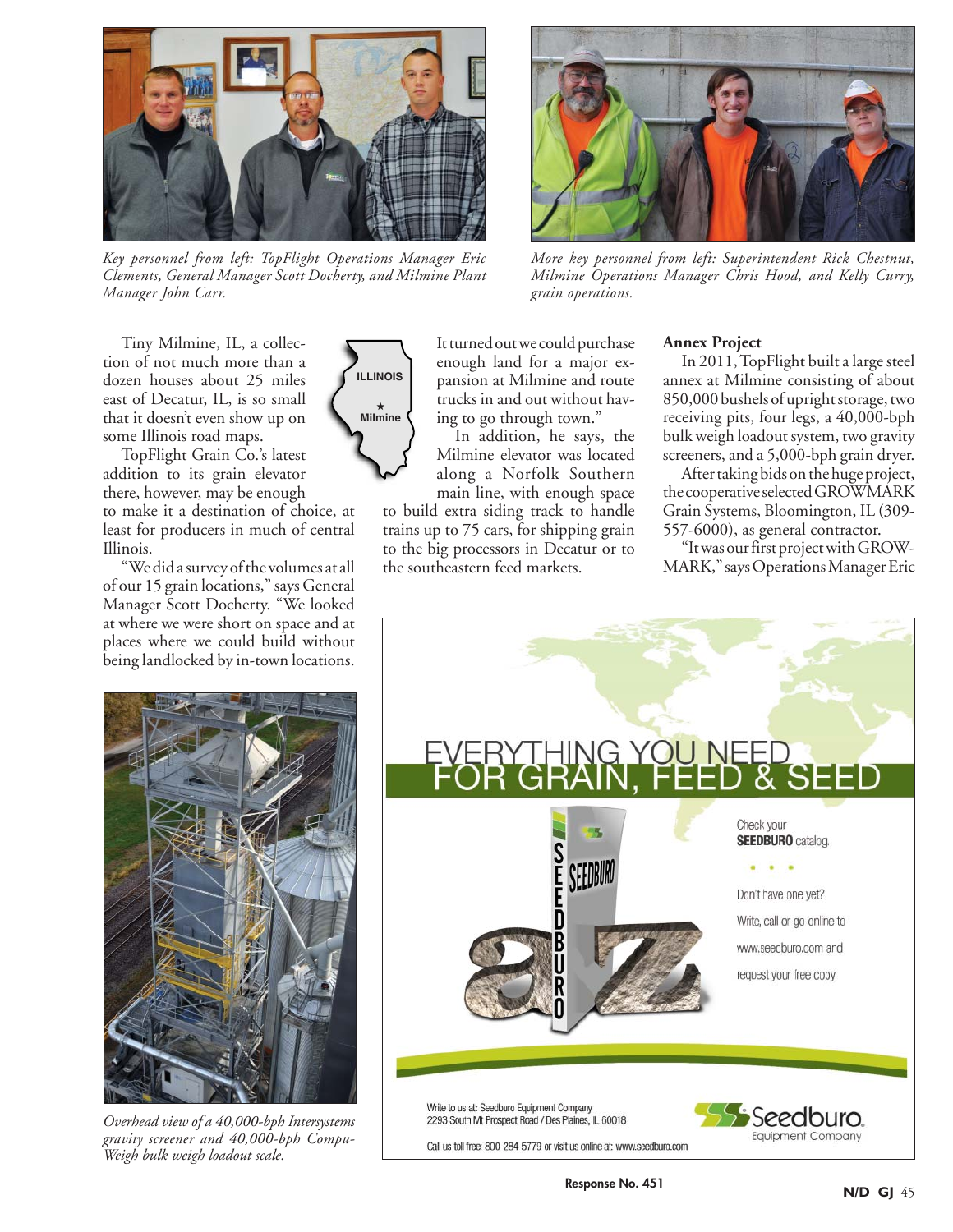Clements. "They had the time and the expertise for a large project like this. They were able to complete everything in 12 months. Also, they were willing to have a project manager (Matthew Johnson) on site full-time."

Groundbreaking took place in September 2010, with the project finishing up in September 2011 for a confidential cost.

Other major contractors on the project:

• Springfield Electric Supply Co., Springfield, IL (217-788-2100), supplied electrical systems for the project.

• VAA LLC, Plymouth, MN (763-559-9100), performed engineering work.

• Mulford Concrete Inc., Hampton, IA (641-456-5200), supplied 4,000 yards of concrete and poured it on-site.

• Stokes Excavating, Shirley, IL (309- 275-9400), did site excavation and road building.

• Ameritrack Railroad Contractors Inc., Frankfort, IN (765-659-2111), performed rail construction.

• TCR Systems, Decatur, IL (217-



*New natural-gas-fired 5,000-bph Zimmerman tower dryer in foreground and AIRLAN-CO baghouse dust control system to the rear.*

877-5622), served as millwright.

# **Steel Storage**

GROWMARK brought in Cross Country Consruction, Elbow Lake, MN (218-685-6410), to erect two new GSI corrugated steel tanks. The larger of the two, intended for dry grain storage, stands 90 feet in diameter, 88 feet tall at the eaves, and 113 feet tall at the peak, holding 515,000 bushels. The smaller tank, intended as a wet bin, holds 315,000 bushels standing 72 feet in diameter, 85-1/2 feet tall at the eaves, and 105 feet tall at the peak.

These flat bottom tanks have outside stiffeners, 16-inch Sudenga sweep augers, and 4B BinBob level indicators. For now, there is no grain temperature monitoring system, but it can be installed later.

A set of four 30-hp Caldwell centrifugal fans on the dry tank provide an estimated 1/10 cfm per bushel of aeration to the dry tank through infloor ducting, while two 40-hp GSI centrifugal fans provide an estimated 1/7 cfm per bushel of aeration.

In addition, the project included construction of 6,000-bushel and 10,000-bushel overhead hopper tanks for storage of fines and a 4,000-bushel overhead hopper tank for loading

Leland Ad to come